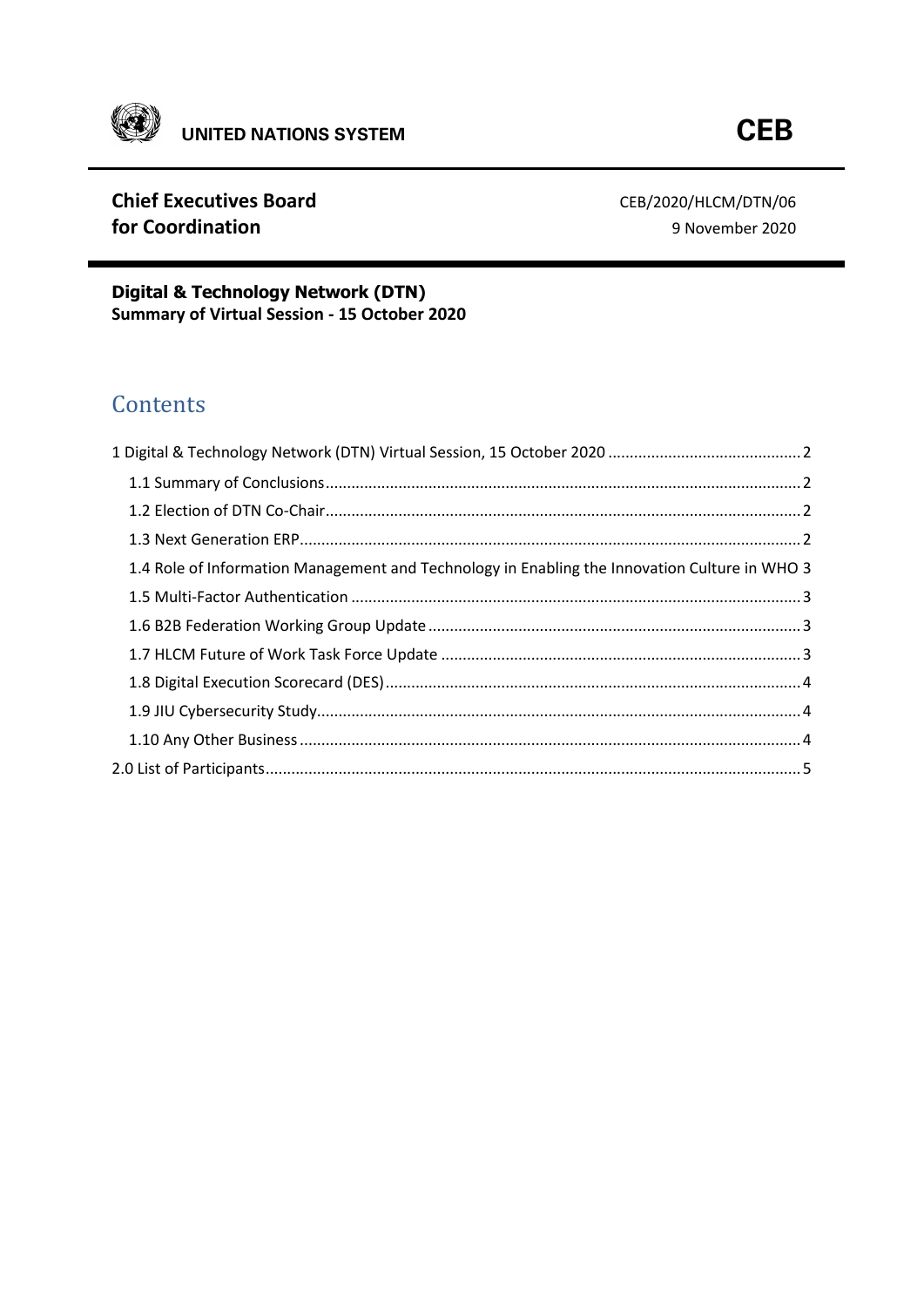## <span id="page-1-0"></span>**1 Digital & Technology Network (DTN) Virtual Session, 15 October 2020**

#### **1.1 Introduction**

The DTN met virtually on 15 October 2020 (on MS Teams) and the session was chaired by Mr. Patrick Carey (Acting Assistant Secretary General, OICT, UN Secretariat). The agenda included an interim update on the findings of the HLCM Future of Work Task Force, a proposal from Gartner to measure progress towards digitalization, innovation, next generation ERP, an update from the ICT Federation working group, cybersecurity and Multi-Factor Authentication. Due to time constraints, no DTN subgroups presented, postponed instead until next session. All DTN subgroups were requested to prepare to update the DTN at its next session. Members were reminded that the DTN Chairs can task subgroups with focused requests if raised by membership. The agenda was adopted without changes and the first item addressed the election of a DTN Co-Chair.

#### <span id="page-1-1"></span>**1.2 Summary of Conclusions**

- Mr. Bernardo Mariano, WHO was elected to the role of DTN Co-Chair for a term of 2 years.
- Next Generation ERP to be further explored in a virtual knowledge sharing session (late Nov/early Dec).
- B2B Federation Working Group now concluded and reported on results. B2C Federation phase now starting, which aims to provide access to external users from registered identity providers and local B2C users to specific registered United Nations applications. All UN system organizations remain invited to join both initiatives.
- DTN to remain regularly informed on progress of HLCM's Future of Work Task Force, with a view to ensuring DTN contributes to the discussion and recommendations proposed to HLCM.
- Early adopter organizations identified for the evaluation the proposed Digital Execution Scorecard (DES). Kick-off meeting / individual workshops to be planned in November.
- Innovation will return to the DTN agenda next session as a standing item.
- All DTN subgroups are requested to update the DTN at its next session.
- Next DTN session will again be virtual and occur at the beginning of 2021.

#### <span id="page-1-2"></span>**1.3 Election of DTN Co-Chair**

The DTN has two Co-Chairs. Due to the recent departure of UNESCO Co-Chair, the DTN proceeded to elect a replacement member to fill role of Co-Chair for a two-term period. Present DTN Co-Chair put forward Mr. Bernardo Mariano (CIO, WHO) for the network's consideration. This proposal was unanimously accepted by the DTN. WHO will then co-chair the DTN together with UN Secretariat for a two-year term. It was noted that no women applied for the position of Co-Chair on this occasion. Given the goal of gender parity, the Chair encouraged women to apply at the next opportunity.

#### <span id="page-1-3"></span>**1.4 Next Generation ERP**

Mr. Sylvain St. Pierre (CIO, UNDP) presented on the options available to organizations options as they evaluate next generation ERP. This briefing session provided insight into why '#NextGenERP'; what's next and what does a Next Generation ERP Project look like? After analysis of options UNDP recommended the adoption of a cloud ERP strategy to replace the PeopleSoft ERP platform. Cloud ERP is seen as a more cost-effective way of enabling business processes, while providing a platform that is aligned to the overall digital transformation objective of the organization. UNDP, in collaboration with the ATLAS partner agencies, is moving to an ERP Cloud to enable digital transformation and enable business benefits. In the discussion that followed, the DTN membership expressed interest in organizing a dedicated session on this topic, as an opportunity for organizations to share their experience. CEB Secretariat will reach out to members in order to identify interest in pursuing this topic further and organize a virtual knowledge sharing session on this topic (late November / early December).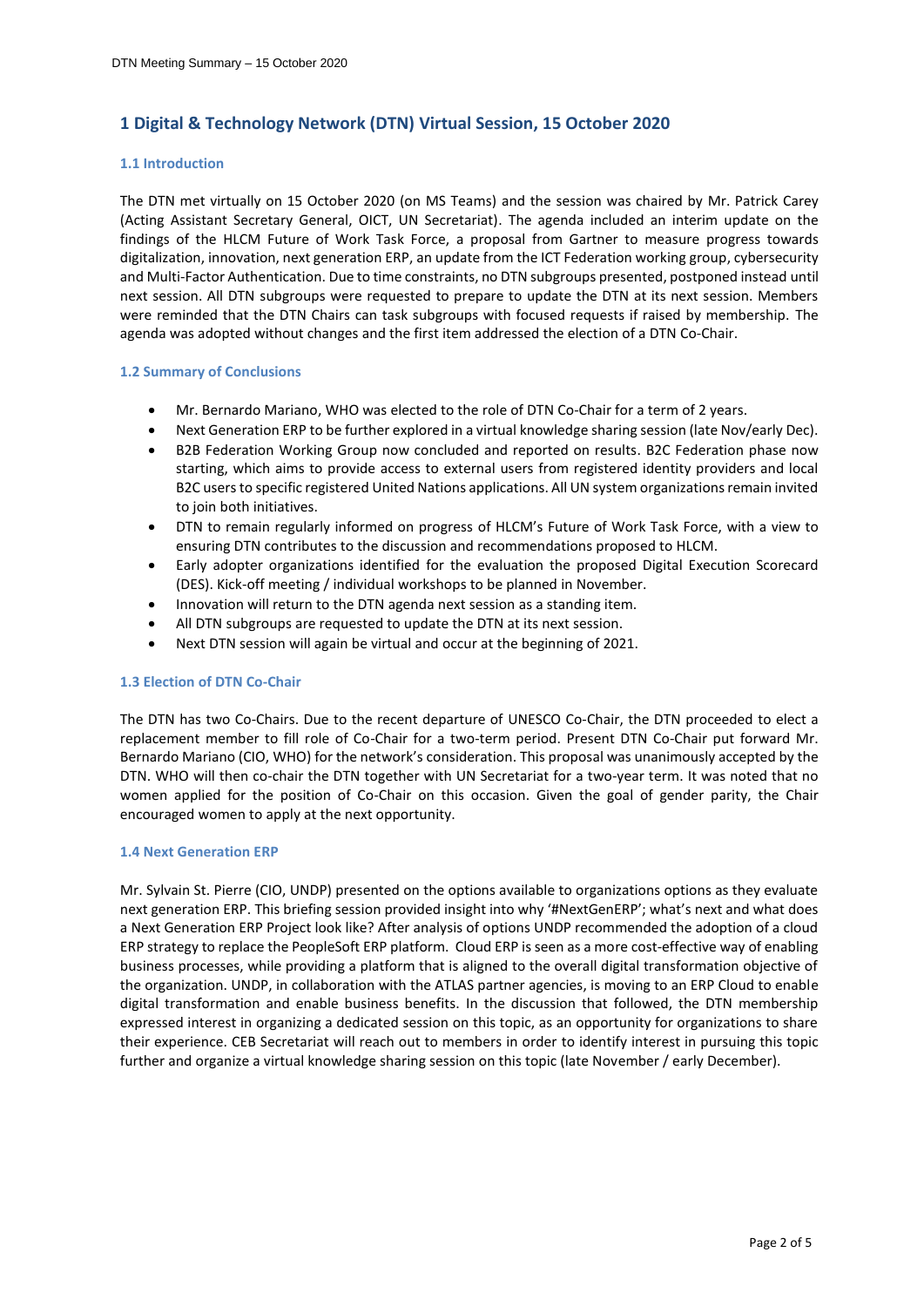#### <span id="page-2-0"></span>**1.5 Role of Information Management and Technology in Enabling the Innovation Culture in WHO**

Mr. Bernardo Mariano (CIO, WHO) presented on the role of information management and technology in enabling an innovative culture within WHO. Members heard about the LEAD programme of WHO: an organization-wide innovation challenge, aimed to community source the collective talents from within WHO by providing a safe environment to explore and experiment. LEAD (an acronym for *Leap, Engage, Accelerate, Disrupt*) is premised on placing value on the experience and knowledge of staff on the front line, familiar with the challenges and oftentimes best placed to conceive a solution. Further discussion focused on the need to effectively share innovations. The presentation highlighted the need for closer alignment within the DTN on innovation related activities and the desire for more sharing of best practices and experiences. DTN Chairs are to request DTN's Technology Innovation subgroup Chairs to provide DTN updates on this topic at regular sessions.

#### <span id="page-2-1"></span>**1.6 Multi-Factor Authentication**

Ms. Enrica Porcari (CIO and Director IT, WFP) presented on success stories and lessons learnt by WFP on multifactor authentication (MFA). This item centered on the need to strengthen defenses for sensitive datasets, against the increasing threat posed by phishing, seen as a cost-effective weapon and growing exponentially in its potential to harm. WFP explained that many organizations are affected, as can be seen on mailboxes system wide. Issues observed by WFP as they embarked on this exercise included a lack of awareness and new risks that accompany the migration of organizations to the cloud. Lessons of the process of introducing MFA at WFP were highlighted and while the noise generated by other (non-MFA enabled) organizations remains, unauthorized access to organization data assets has been seen to notably decreased since the introduction of MFA. In the plenary discussion that followed, members agreed to continue sharing experiences on MFA with the view to increasing organization-wide adoption within the UN system.

#### <span id="page-2-2"></span>**1.7 B2B Federation Working Group Update**

Mr. Erzen Ilijazi (Chief Technology Operations, UN Secretariat) presented the cconclusions of the Working Group on UN system ICT Federation (Azure Active Directory Business to Business (B2B) / Business to Customer (B2C) Federation). Dedicated Working Group has now concluded and reported on results. Project widely perceived as a DTN success story; as results have been well received by the business. The B2B phase completed (circa 92,000 users from UN system organizations added to UN Secretariat tenant). The B2C phase is now starting and aims to provide access to external users from registered identity providers and local B2C users to specific registered United Nations applications. While the working group has concluded, the work remains ongoing as organizations continue to federate with UN Secretariat. The DTN Chair requests periodic updates be provided on progress of both (B2B & B2C) streams from Mr. Ilijazi. All UN system organizations remain invited to join both (B2B & B2C) work-streams.

#### <span id="page-2-3"></span>**1.8 HLCM Future of Work Task Force Update**

Co-Chair of Future of Work (Workstream 3), Mr. Sylvain St. Pierre (CIO, UNDP), briefed the network on the recent HLCM discussion, based on the Interim Report of the CEB Task Force on Future of the UN System Workforce, shared with members. Recent lessons learnt from the pandemic highlight the need for access to reliable energy and internet connections; agility; collaboration and continuous learning and digital dexterity and remote support in a cyber-secure environment. HLCM feedback and support is being requested for initiatives that can bring efficiency to HR processes, such as the use of blockchain to create a Digital UN ID, use of artificial intelligence in talent acquisition, and the use of Intelligent Process Automation (IPA) or Robotic Process Automation (RPA). The DTN Chair will coordinate with Chair of Workstream 3, in order to ensure DTN remains regularly informed on progress, with a view to ensuring the DTN is aligned as well as contributes to the discussion and recommendations proposed to HLCM.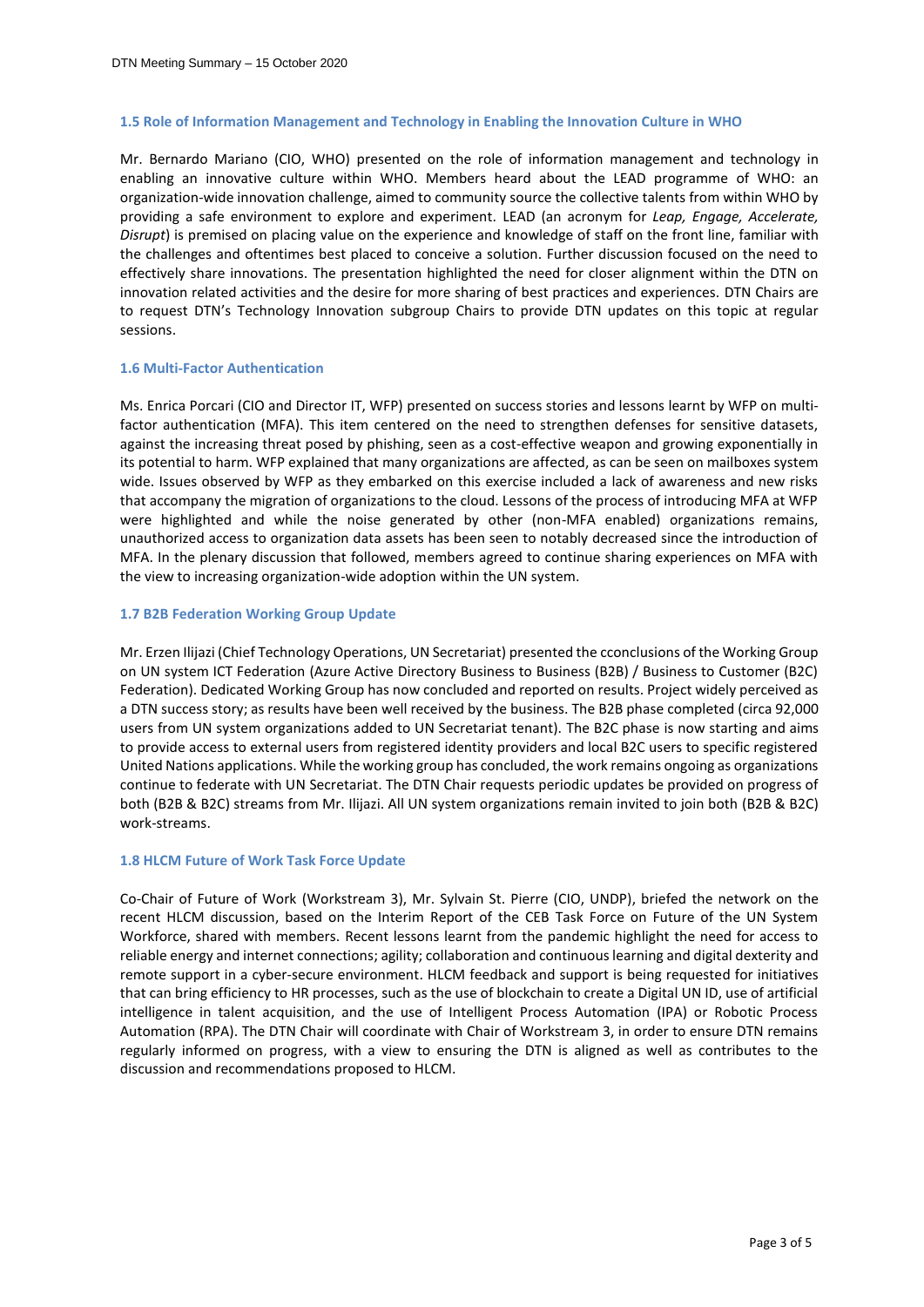#### <span id="page-3-0"></span>**1.9 Digital Execution Scorecard (DES)**

Mr. Michael Von Uechtritz Und Steinkirch (Senior Executive Partner, Gartner Group) presented on new benchmarking-tool, developed by Gartner, aimed at measuring an organization's progress on the road to digitalization. Several organizations expressed interest in testing and refining the proposed DES to ensure it is well adapted to the UN system context / sector. In follow up, CEB Secretariat will establish the membership of proposed group of early adopters and coordinate with Gartner to organize kick-off meeting. So far, this list includes UN, UNWOMEN, ICC-CPI, FAO, UNIDO, UNDP, UNJSPF, UNHABITAT, UNICEF, IAEA, IOM & WHO.

#### <span id="page-3-1"></span>**1.10 JIU Cybersecurity Study**

Mr. Jorge Flores Callejas (Inspector, JIU) presented on the scope and focus of new JIU study: A. 451 "Cybersecurity in the United Nations system organizations: a review of policies and practices".

The review aims to provide an overview of the current state and setup of cybersecurity across the UN system organizations; identify common risks, challenges and good practices; provide recommendations towards strengthening governance, accountability and system-wide coordination and cooperation on cybersecurity; and identify priority areas for action towards improving the overall cyber resilience of the UN system organizations, leveraging existing capacities. Two questions were posed to DTN members:

- *Is cybersecurity an IT issue or something more? Between "cyber" (IT) and "(physical) security", where is the most appropriate "home" for cyber-/information security, functionally speaking*?
- *What makes a strong "cybersecurity culture" in a UN context? To what extent are the required ingredients for it present across UN system organizations today?*

Due to a lack of time, these questions were not discussed in detail during the meeting. The Chair encouraged members reach out and provide their responses to JIU individually.

#### <span id="page-3-2"></span>**1.11 Any Other Business**

For the first time, annual DTN membership fees are being collected from non-CEB member organizations. Consequently, a DTN spending plan will be prepared by DTN Co-Chairs at next session. Members are invited to propose items for the agenda (including topics, speakers and outcomes) by contacting CEB Secretariat before 13 November. The next DTN session will again be virtual and be planned for Q1 2021.